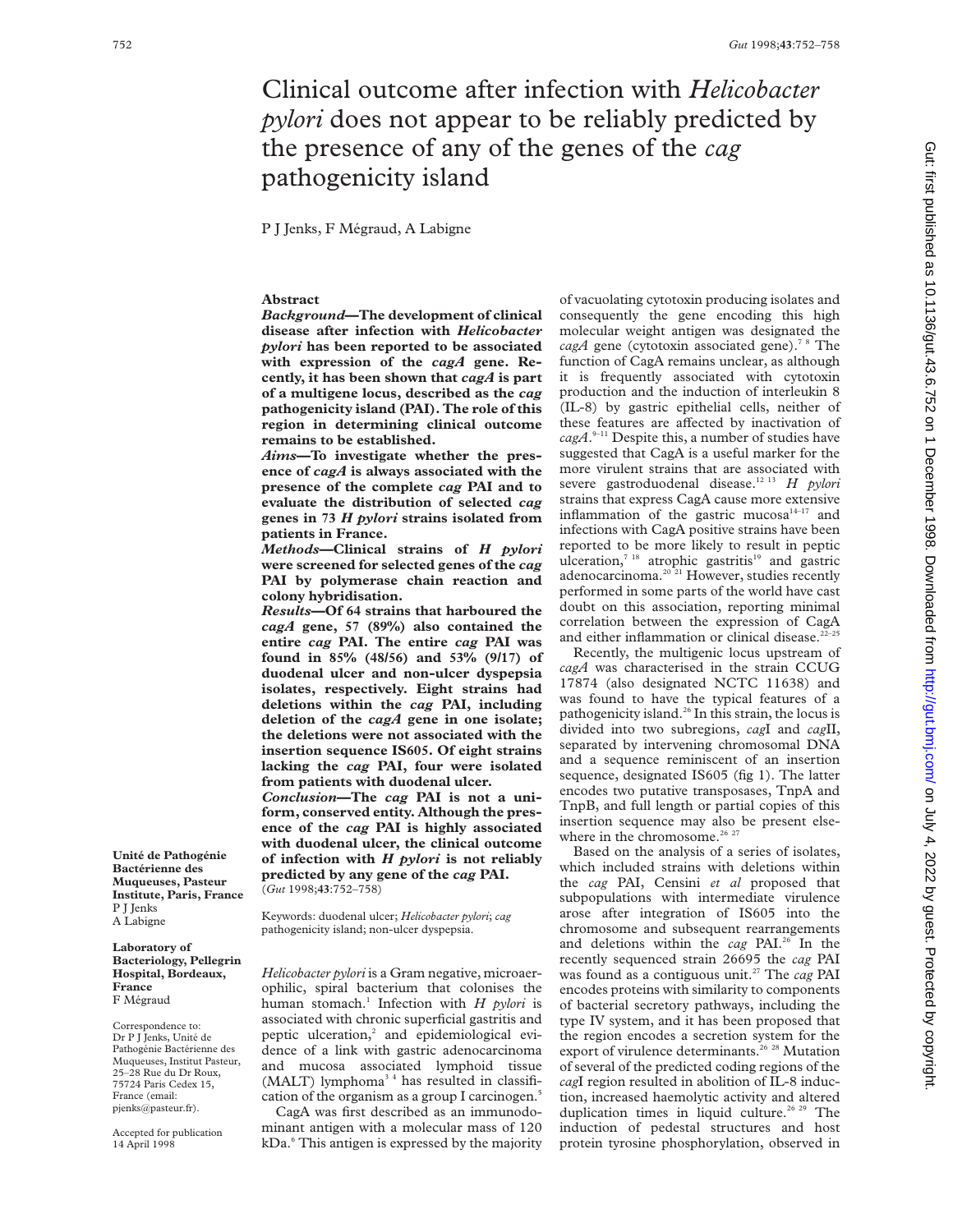

*Figure 1 Schematic representation of the cag pathogenicity island of H pylori as previously published for the strains NCTC 11638, CCUG 17874, and 26695.26 27 Strain 26695 contains a single, contiguous cag PAI, whereas in strain CCUG 17874 (also designated NCTC 11638) the PAI is divided into two regions, cagI and cagII, by intervening chromosomal DNA and the insertion sequence IS605.26 27 Arrows represent predicted open reading frames; shaded arrows represent genes targeted in this study.*

in vitro assays when *H pylori* contacts epithelial cells, $30$  is also abolished by mutations mapping to the *cag* region, which suggests it may also export macromolecules involved in the *H pylori*–host cell interaction.<sup>31</sup>

To date, only the expression of the CagA antigen, as measured by the detection of antibodies to CagA in *H pylori* infected patients, or the presence of the *cagA* gene, as determined by polymerase chain reaction (PCR) or hybridisation, have been investigated in large scale studies of clinical isolates. We therefore decided to investigate a large number of *H pylori* strains (i) to examine whether the presence of *cagA* was always associated with the presence of a complete *cag* PAI and (ii) to study the distribution of several *cag* genes in relation to the clinical presentation of the patients from whom the strains originated.

## **Methods**

## MATERIALS

Antral biopsy specimens were taken from patients consulting for duodenal ulcer disease (n=62) and non-ulcer dyspepsia (NUD)  $(n=20)$  in 30 different centres in France. None of the patients was receiving antisecretory or non-steroidal anti-inflammatory drugs. Biopsy samples were ground into brucella broth to disperse the bacteria and the ground material was inoculated onto Wilkins Chalgren plates

*Table 1 Oligonucleotide primers used in this study*

(Oxoid, Lyon, France) supplemented with 10% human blood and the following antibiotics: vancomycin (10 mg/l), cefsulodine (5 mg/l), and cyclohexamide (100 mg/l). Plates were incubated at 37°C under microaerobic conditions for seven days. For each biopsy specimen all the colonies that grew on selective media were pooled and resuspended into 100 to 500 µl of distilled water, to give a suspension with an  $A_{600}$  of 0.5. The suspension was boiled for five minutes, cooled on ice, and centrifuged for five minutes at 12 000  $\times$  *g*. Supernatants were collected and frozen at −20°C until processed for gene amplification experiments. Pellets were independently stored at −20°C for colony hybridisation. Lysates from the strains CCUG 17874, 26695, and 85P were prepared in a similar fashion for use as controls.<sup>26 27 32</sup>

## POLYMERASE CHAIN REACTION

Table 1 shows the nucleotide sequences of the primers used for the different amplification reactions; they were derived from the published sequences of the *H pylori cag* region (GenBank accession numbers U601176, AC000108 and AE000511) and the phosphoglucosamine mutase gene, *glmM* (previously designated *ureC*).<sup>33</sup> PCR was performed as follows: target DNA (the bacterial lysate) was heat denatured prior to the addition to 50 µl of amplification reaction containing 50 pmol of each primer, 10 mM Tris-HCl (pH 8.3), 50 mM KCl, 1.5 mM MgCl<sub>2</sub>, 0.01% (w/v) gelatin, 0.2 mM of each deoxynucleotide (Pharmacia Biotech, St-Quentin-Yvelines, France) and 2.5 units of Taq polymerase (Amersham, Little Chalfont, UK). Gene amplification was carried out through 30 consecutive cycles consisting of a denaturation step of 94°C for two minutes, a primer annealing step ranging from 50–56°C for two minutes (depending on the melting temperature of the various primers) and an extension step at 72°C for two minutes. At the end of the reaction 40 µl of each sample was loaded onto

| Oligonucleotide         | Gene             | Strand    | Sequence $(5' \rightarrow 3')$ | Strain of origin  |
|-------------------------|------------------|-----------|--------------------------------|-------------------|
| HP1                     | glmM             | $^{+}$    | GGATAAGCTTTTAGGGGTGTTAGGGG     | 85P               |
| HP2                     | g/mM             |           | GCTTACTTTCTAACACTAACGCGC       | 85P               |
| $CAG1*$                 | cagA             | $\ddot{}$ | GATAACAGGCAAGCTTTTGAGGGA       | <b>CCUG 17874</b> |
| $CAG2*$                 | $c$ ag $A$       |           | CCATGAATTTTTGATCCGTTCGG        | <b>CCUG 17874</b> |
| $CAG3*$                 | cagE             | $\ddot{}$ | GTTACATCAAAAATAAAAGGAAGCG      | <b>CCUG 17874</b> |
| $\mathrm{CAG4}^{\star}$ | cagE             |           | CAATAATTTTGAAGAGTTTCAAAGG      | <b>CCUG 17874</b> |
| $CAG5*$                 | cagM             | $\ddot{}$ | ACAAATACAAAAAAGAAAAAGAGGC      | <b>CCUG 17874</b> |
| $\mathrm{CAG6}^{\star}$ | cagM             |           | ATTTTTCAACAAGTTAGAAAAAGCC      | CCUG 17874        |
| CAG7                    | cagQ             |           | TTTGGTTGGTAATGGTTTTGGTAGC      | <b>CCUG 17874</b> |
| $CAG8*$                 | $\mathit{tmpB}$  | $\ddot{}$ | CGCTCTCCCTAAATTCAAAGAGGGC      | <b>CCUG 17874</b> |
| $CAG9*$                 | tmpB             |           | AGCTAGGGAAAAATCTGTCTATGCC      | <b>CCUG 17874</b> |
| $CAG10*$                | $\text{tnpA}$    | $\ddot{}$ | ATCAGTCCAAAAAGTTTTTTCTTTCC     | <b>CCUG 17874</b> |
| $CAG11*$                | $\text{trp}A$    |           | TAAGGGGGTATATTTCAACCAACCG      | <b>CCUG 17874</b> |
| CAG12                   | cagS             | $\ddot{}$ | GCAATCATTGAGAAGAGTTTTCGC       | <b>NCTC 11638</b> |
| $CAG13*$                | cagT             | $\ddot{}$ | TCTAAAAAGATTACGCTCATAGGCG      | <b>NCTC 11638</b> |
| $\rm CAG14^{\star}$     | cagT             |           | CTTTGGCTTGCATGTTCAAGTTGCC      | <b>NCTC 11638</b> |
| $CAG15*$                | ORF13            | $+$       | CGTTCATGTTCCATACATCTTTGGC      | <b>NCTC 11638</b> |
| $CAG16*$                | ORF13            |           | GATTTATAGCGATCTAAGAAACCGC      | <b>NCTC 11638</b> |
| $CAG17*$                | ORF10            | $\ddot{}$ | AATAGTGCTTTCTTTAGGATTAGCG      | <b>NCTC 11638</b> |
| $CAG18*$                | ORF10            |           | CCGATTTAATCCTTTCGCTTATGTG      | <b>NCTC 11638</b> |
| CAG19                   | ORF <sub>6</sub> | $\ddot{}$ | GTTTTATATTTTTTTGCTATAATGGC     | <b>NCTC 11638</b> |
| CAG20                   | ORF <sub>6</sub> |           | AGTCTCTTTAGCTTCAGTTGGTTCG      | <b>NCTC 11638</b> |
| $\text{CAG21*}$         | ORF <sub>6</sub> | $\ddot{}$ | TTCAAAAACAATTTGACTGATAAGCG     | 26695             |
| $CAG22*$                | ORF <sub>6</sub> |           | TTGGTTCGTTGGTAACGCTTGTTGC      | 26695             |

\*Oligonucleotides used to generate probes for colony hybridisation.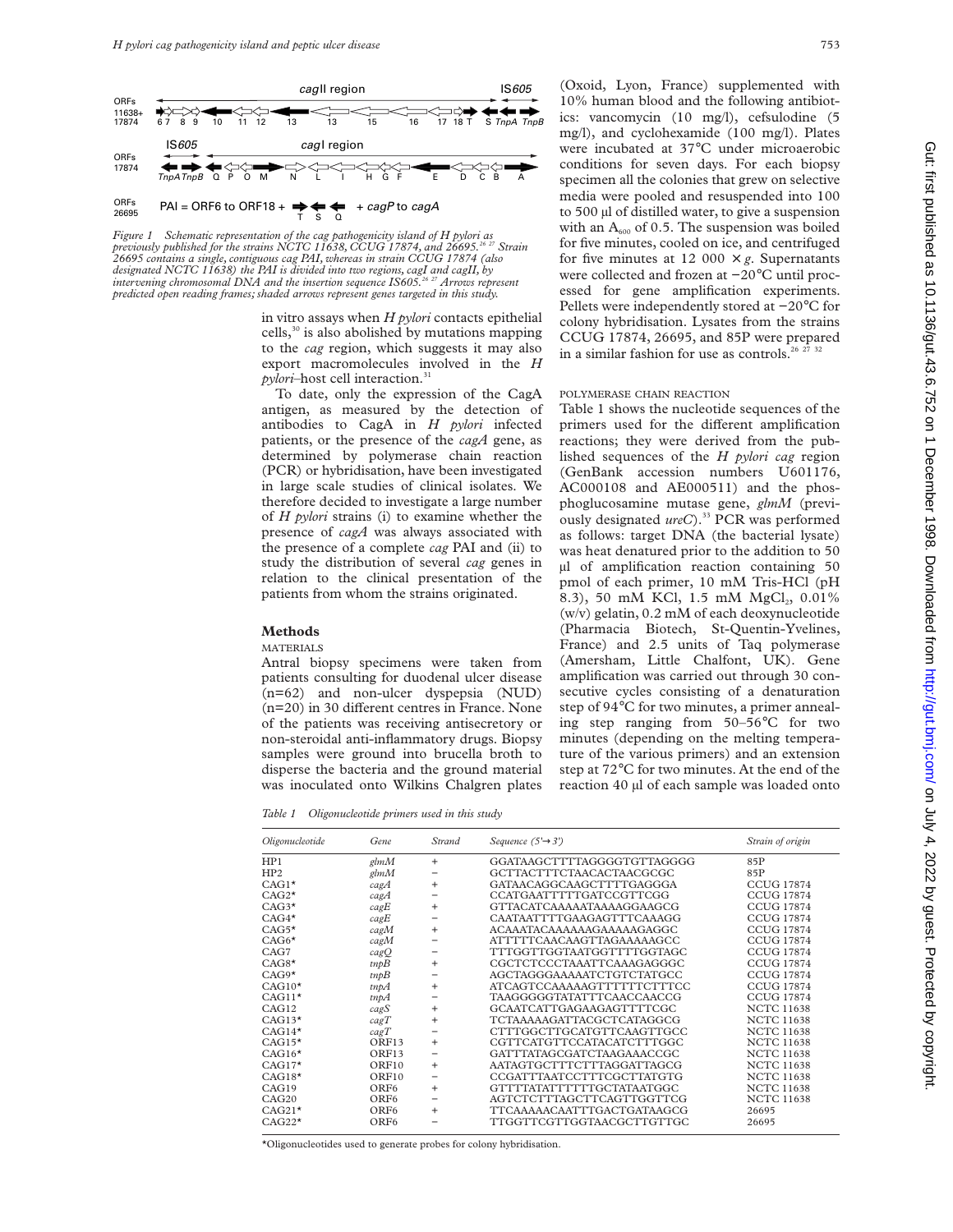

*Figure 2 (A) Example of detection of PCR products by agarose gel electrophoresis and ethidium bromide staining. Strains were initially tested for the presence of glmM (upper lanes) and cagA (lower lanes). Lanes 1 to 12 represent strains 26 to 37; lanes L contain a molecular weight marker (Gibco/BRL Ltd, Paisley, UK). (B) Representative colony hybridisation to detect the presence of glmM and cagA. Dots 1 to 12 represent strains 26 to 37. The photocomposition of the figure was obtained from the original Polaroid film plus the autoradiographs from the colony hybridisations with a Studioscan IIsi scanner (AGFA, Mortsel, Belgium). After the initial image was scanned and saved as a PICT file, the file was opened in Adobe Photoshop, version 3.0 (Adobe system Inc. Mountain View, California, USA).*

a 1.5% agarose gel containing 0.4 µg/ml ethidium bromide in acetate buffer.

#### COLONY HYBRIDISATION

Bacterial pellets stored at −20°C were thawed and resuspended in 500 µl distilled water. A volume of 200 µl was filtered through a nylon membrane (Amersham) using a dot blot 96 well apparatus filtration system. To lyse the bacteria, each membrane was placed on 3MM chromatography paper (Whatman International Ltd, Maidstone, UK) saturated with NaOH (0.5 M) for 10 minutes at room temperature. The membranes were then transferred successively onto 3MM paper saturated with neutralisation buffer (1 M ammonium acetate; 0.02 M NaOH) twice for two minutes and finally once for 10 minutes. The membranes were air dried and then baked for two hours at 80°C. The nine probes were generated from chromosomal DNA of *H pylori* 85P by PCR using the pairs of oligonucleotides listed in table 1 (CAG21 and CAG22 were used for open reading frame 6). The amplified DNA fragments were purified by migration on an agarose gel. Bands of the appropriate size were eluted from the gel and the DNA was extracted and purified by passage through an Elutip minicolumn (Schleicher and Schuell, Dassel, Germany). The DNA was labelled by random priming using the Megaprime DNA labelling system (Amersham) and  $\alpha$ -<sup>32</sup>dCTP (Amersham). The membranes were prehybridised in 50% formamide solution (20 ml per membrane) at 42°C for six hours. The prehybridisation mixture was replaced by the same fresh solution to which 20 µl of the probe was added. After 12 hours of incubation at 42°C under rotative agitation, the membranes were washed three times in  $2 \times SSC$  (0.3 M NaCl, 0.03 M sodium citrate)/0.1% sodium dodecyl sulphate at 68°C, were wrapped in plastic films and autoradiography was performed with *x* ray film (Hyperfilm, Amersham) for 18 to 48 hours. The membranes were reused after stripping of previously hybridised probes with 0.1 M NaOH.

## **Results**

#### DEFINING CagA STATUS

To account for the possibility that patients might have been infected with multiple strains of *H pylori* all colonies that grew from each biopsy sample were collected and pooled. All the lysates were coded and the analysis was performed blindly. Initially, the 82 lysates were tested in parallel with two sets of oligonucleotides, HP1 and HP2, and CAG1 and CAG2. The HP1 and HP2 oligonucleotides were used to calibrate the lysates and to confirm the presence of *H pylori* DNA. Figure 2A shows that when the *glmM* gene was targeted, a 294 bp PCR product was visualised as a unique and homogenous band, which had a similar intensity in all lanes. All lysates which consistently gave a negative amplification with HP1 and HP2 were considered of insufficient quality to allow detection of the selected genes by PCR and were removed from the study (n=9). The CAG1 and CAG2 oligonucleotides were designed to detect the presence of the *cagA* gene and amplified a 404 bp product. The *cagA* status of the remaining 73 lysates was determined by PCR (fig 2A) and colony hybridisation (fig 2B) and lysates were designated *cagA* negative if they were negative for both these investigations. All others were designated *cagA* positive lysates. The correlation between results obtained for *cagA* by PCR and colony hybridisation was 98.7%.

## DISTRIBUTION OF SELECTED GENES WITHIN THE *cag* PAI

Two criteria were used to select the genes of the *cag* PAI targeted in this study: (i) representative spacing along the 40 kilobase *cag* PAI and (ii) either the ability to induce IL-8 secretion by gastric epithelial cells or similarity to recognised virulence factors in other bacteria (fig 1). Three loci were selected in the *cag*I region;*cagA*, *cagE* (induces IL-8 and similarity to the *virB4* gene of *Agrobacterium tumefaciens*34) and *cagM* (induces IL-8 and similarity to the hook associated protein type 3 of *Vibrio parahaemolyticus*<sup>35</sup>). Four loci were chosen from the *cag*II region; *cagT* (similarity to IPAC surface antigen of *Shig*ella flexneri<sup>36</sup>); open reading frame (ORF) 13 (similarity to *virB10*34), ORF10 (similarity to *virD4*37) and ORF6 (the start of the *cag* PAI, GenBank accession number AC000108). In addition, both *tnpA* and *tnpB* genes of the insertion sequence IS605 were selected.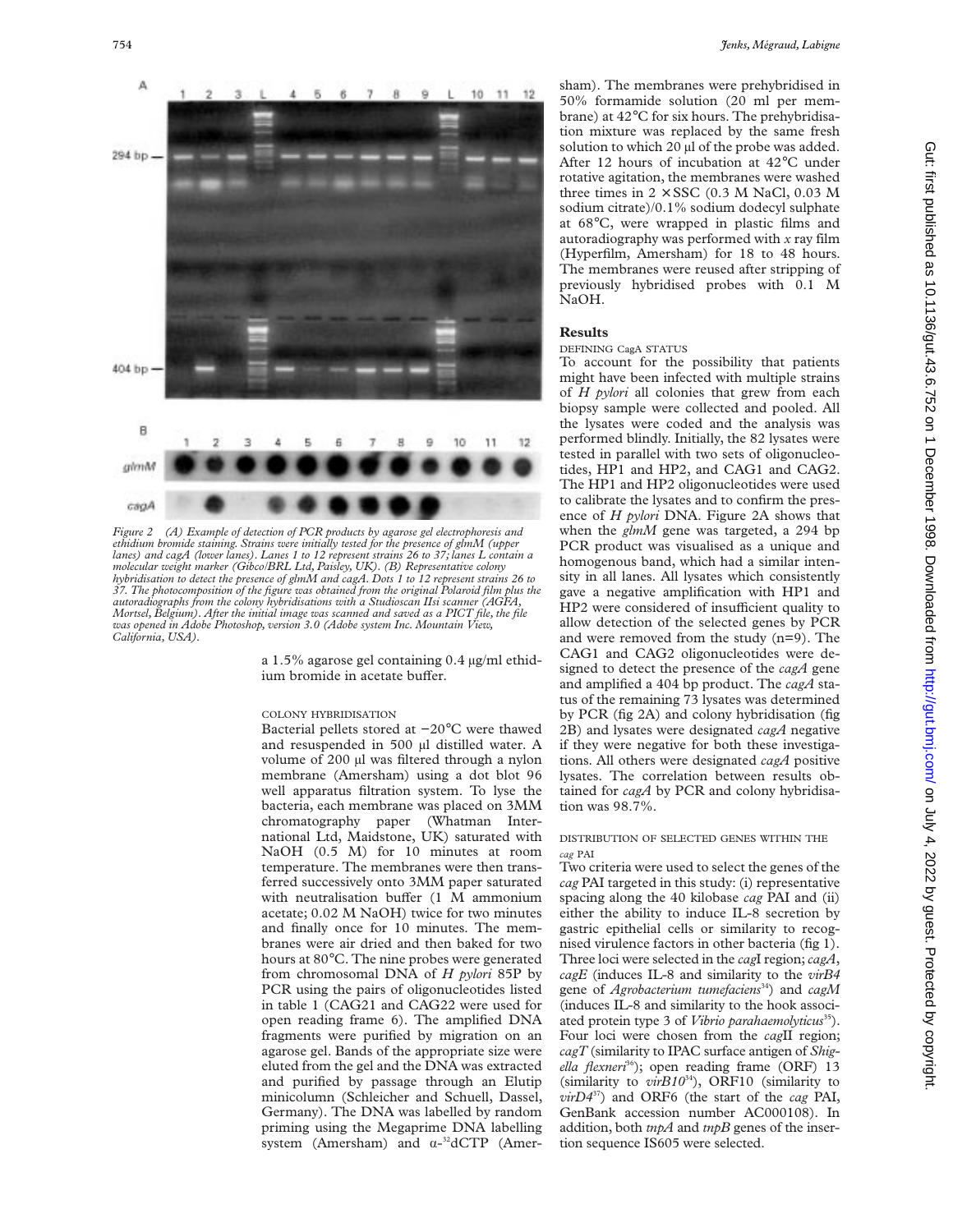The presence of these selected genes within the *cag* PAI of the 73 strains was initially determined by PCR amplification. Eight of the oligonucleotide primer pairs selected to target these loci were found to have 100% homology to the equivalent sequences in the recently sequenced *H pylori* strain 26695.<sup>27</sup> The oligonucleotide CAGl9, which targeted ORF6, was not found in strain 26695. This was due to a 97 bp deletion at the 5' end of this gene in strain 26695 compared with NCTC 11638.<sup>27</sup> The

oligonucleotide primers CAG21 and CAG22 were therefore designed to amplify a region of ORF6 known to be present in all currently sequenced strains. These were used to test the three clinical strains which were negative for ORF6 with CAG19 and CAG20, but which were positive for all the other genes in the *cag* PAI. These three strains all contained this truncated version of ORF6 (data not shown). Although we used conserved oligonucleotide primers, interstrain variation in the sequences

*Table 2 Detection of selected genes of the cag PAI in clinical strains of H pylori*

| Strain         | Diagnosis                        | ORF6                     | ORF10               | ORF13                                      | cagT                     | cagM                     | $\ensuremath{\textit{cagE}}$ | cagA                     | tnpA                                                 | tmpB                                       |
|----------------|----------------------------------|--------------------------|---------------------|--------------------------------------------|--------------------------|--------------------------|------------------------------|--------------------------|------------------------------------------------------|--------------------------------------------|
| 1              | DU                               | $^{+}$                   | $\! + \!\!\!\!$     | $\begin{array}{c} + \end{array}$           | $\ddot{}$                | $^{+}$                   | $\! + \!\!\!\!$              | $\ddot{}$                | $\! + \!\!\!\!$                                      | $^{+}$                                     |
| 2              | DU                               | $^{+}$                   | $\! + \!\!\!\!$     | $\! + \!\!\!\!$                            | $^{+}$                   | $^{+}$                   | $^{+}$                       | $^{+}$                   | $\overline{\phantom{0}}$                             | -                                          |
| 3              | DU                               | $\overline{a}$           |                     | $\overline{a}$                             |                          | -                        | $^{+}$                       | $^{+}$                   | $\overline{\phantom{0}}$                             | $\overline{\phantom{0}}$                   |
| $\overline{4}$ | ${\rm DU}$                       | $^{+}$                   | $^{+}$              | $^{+}$                                     | $^{+}$                   | $^{+}$                   | $\ddot{}$                    | $\ddot{}$                | $\overline{\phantom{0}}$                             | $\overline{\phantom{0}}$                   |
| 5              | DU                               | $^{+}$                   | $^{+}$              | $^{+}$                                     | $^{+}$                   | $\ddot{}$                | $^{+}$                       | $\ddot{}$                | $^{+}$                                               | $^{+}$                                     |
| 6              | DU                               | $\ddot{}$                | $^{+}$              | $^{+}$                                     | $^{+}$                   | $^{+}$                   | $\ddot{}$                    | $\ddot{}$                | $\overline{\phantom{0}}$<br>$\overline{a}$           | $\overline{\phantom{0}}$<br>$\overline{a}$ |
| 7              | DU                               | $^{+}$                   | $\ddot{}$           | $^{+}$                                     | $^{+}$                   | $^{+}$                   | $^{+}$                       | $\ddot{}$                | $\overline{\phantom{0}}$                             |                                            |
| 8<br>9         | DU<br>DU                         | $^{+}$<br>$^{+}$         | $^{+}$<br>$^{+}$    | $^{+}$<br>$^{+}$                           | $^{+}$<br>$^{+}$         | $^{+}$<br>$^{+}$         | $^{+}$<br>$\ddot{}$          | $\ddot{}$<br>$\ddot{}$   | $^{+}$                                               | $\overline{\phantom{0}}$                   |
| 10             | DU                               | $^{+}$                   | $^{+}$              | $^{+}$                                     | $^{+}$                   | $^{+}$                   | $\ddot{}$                    | $\ddot{}$                | -                                                    | -                                          |
| 11             | DU                               | $^{+}$                   | $^{+}$              | $^{+}$                                     | $^{+}$                   | $^{+}$                   | $\ddot{}$                    | $\ddot{}$                | $\overline{a}$                                       | $\overline{a}$                             |
| 12             | DU                               | $^{+}$                   | $^{+}$              | $^{+}$                                     | $^{+}$                   | $^{+}$                   | $\ddot{}$                    | $\ddot{}$                | $\overline{\phantom{0}}$                             | $\overline{a}$                             |
| 13             | DU                               | $^{+}$                   | $^{+}$              | $^{+}$                                     | $^{+}$                   | $^{+}$                   | $\ddot{}$                    | $\ddot{}$                | $\overline{\phantom{0}}$                             | $\overline{\phantom{0}}$                   |
| 14             | DU                               | $^{+}$                   | $^{+}$              | $^{+}$                                     | $^{+}$                   | $^{+}$                   | $^{+}$                       | $\ddot{}$                | $\overline{a}$                                       | $\overline{\phantom{0}}$                   |
| 15             | DU                               |                          |                     |                                            |                          | $^{+}$                   | $\ddot{}$                    | $\ddot{}$                | $\overline{\phantom{0}}$                             | $\overline{\phantom{0}}$                   |
| 16             | DU                               | $\ddot{}$                | $^{+}$              | $^{+}$                                     | $^{+}$                   | $^{+}$                   | $\ddot{}$                    | $\ddot{}$                | $^{+}$                                               | $^{+}$                                     |
| 17             | DU                               |                          |                     | $\overline{\phantom{a}}$                   |                          | $\overline{\phantom{0}}$ | $\overline{\phantom{0}}$     |                          | $\overline{a}$                                       |                                            |
| 18             | DU                               | $^{+}$                   | $^{+}$              | $^{+}$                                     | $^{+}$                   | $^{+}$                   | $\ddot{}$                    | $\ddot{}$                | $\overline{a}$                                       | $\overline{\phantom{0}}$                   |
| 19             | DU                               | $^{+}$                   | $\ddot{}$           | $^{+}$                                     | $^{+}$                   | $^{+}$                   | $^{+}$                       | $\ddot{}$                | $\overline{a}$                                       | $\overline{\phantom{0}}$                   |
| 20             | DU                               | $^{+}$                   | $^{+}$              | $^{+}$                                     | $^{+}$                   | $^{+}$                   | $^{+}$                       | $\ddot{}$                | $\overline{\phantom{0}}$                             | $\overline{\phantom{0}}$                   |
| 21             | DU                               | $^{+}$                   | $\ddot{}$           | $^{+}$                                     | $^{+}$                   | $^{+}$                   | $^{+}$                       | $\ddot{}$                | $\overline{a}$                                       | $\overline{a}$                             |
| 22             | DU                               | $^{+}$                   | $^{+}$              | $^{+}$                                     | $^{+}$                   | $^{+}$                   | $^{+}$                       | $\ddot{}$                | -                                                    | -                                          |
| 23<br>24       | DU<br>DU                         | $^{+}$<br>$^{+}$         | $\ddot{}$<br>$^{+}$ | $^{+}$<br>$\ddot{}$                        | $\ddot{}$<br>$^{+}$      | $^{+}$<br>$^{+}$         | $^{+}$<br>$^{+}$             | $\ddot{}$<br>$\ddot{}$   | -<br>$\overline{\phantom{0}}$                        | -<br>$\overline{a}$                        |
| 25             | DU                               | $^{+}$                   | $^{+}$              | $^{+}$                                     | $^{+}$                   | $^{+}$                   | $^{+}$                       | $\ddot{}$                | $\overline{\phantom{0}}$                             | $\overline{\phantom{0}}$                   |
| 26             | DU                               | $\overline{\phantom{0}}$ |                     | $\overline{\phantom{0}}$                   | $\overline{\phantom{0}}$ | $\overline{\phantom{0}}$ | $\overline{\phantom{0}}$     | -                        | $\overline{\phantom{0}}$                             | $\overline{\phantom{0}}$                   |
| 27             | DU                               | $^{+}$                   | $^{+}$              | $^{+}$                                     | $^{+}$                   | $^{+}$                   | $^{+}$                       | $^{+}$                   | $\overline{\phantom{0}}$                             |                                            |
| 28             | DU                               | $^{+}$                   | $\ddot{}$           | $^{+}$                                     | $^{+}$                   | $\overline{a}$           | $\overline{a}$               | $\overline{\phantom{a}}$ | $\overline{\phantom{0}}$                             | $\overline{a}$                             |
| 29             | DU                               | $^{+}$                   | $^{+}$              | $^{+}$                                     | $^{+}$                   | $^{+}$                   | $\ddot{}$                    | $^{+}$                   | -                                                    | $^{+}$                                     |
| 30             | DU                               | $^{+}$                   | $^{+}$              | $^{+}$                                     | $^{+}$                   | $^{+}$                   | $\ddot{}$                    | $\ddot{}$                | $\overline{a}$                                       | $\overline{\phantom{0}}$                   |
| 31             | DU                               | $^{+}$                   | $\ddot{}$           | $^{+}$                                     | $^{+}$                   | $^{+}$                   | $\ddot{}$                    | $\ddot{}$                | -                                                    |                                            |
| 32             | $\operatorname{DU}$              | $^{+}$                   | $^{+}$              | $^{+}$                                     | $^{+}$                   | $^{+}$                   | $\ddot{}$                    | $\ddot{}$                | $\overline{\phantom{0}}$                             | $\overline{\phantom{0}}$                   |
| 33             | <b>NUD</b>                       | $^{+}$                   | $\ddot{}$           | $^{+}$                                     | $^{+}$                   | $^{+}$                   | $^{+}$                       | $\ddot{}$                | $\overline{\phantom{0}}$                             | $\overline{\phantom{0}}$                   |
| 34             | DU                               | $^{+}$                   | $^{+}$              | $^{+}$                                     | $^{+}$                   | $^{+}$                   | $^{+}$                       | $\ddot{}$                | $^{+}$                                               | $^{+}$                                     |
| 35             | <b>NUD</b>                       | $\overline{a}$           |                     |                                            |                          | $\overline{\phantom{0}}$ |                              |                          | $\overline{\phantom{0}}$                             | $\overline{a}$                             |
| 36             | DU                               |                          |                     | -                                          |                          | $\overline{a}$           | -                            |                          | -                                                    | -                                          |
| 37             | <b>NUD</b>                       | $\overline{\phantom{0}}$ | $\equiv$            | $\overline{a}$                             | $\equiv$                 | $\overline{\phantom{0}}$ | $\overline{a}$               | $\overline{a}$           | $\overline{\phantom{0}}$                             | $\overline{a}$                             |
| 38             | <b>NUD</b>                       | $\ddot{}$                | $\ddot{}$           | $^{+}$                                     | $\ddot{}$                | $^{+}$                   | $^{+}$                       | $^{+}$                   | $^{+}$                                               | $^{+}$                                     |
| 39<br>40       | DU<br>DU                         | $^{+}$<br>$^{+}$         | $^{+}$<br>$^{+}$    | $^{+}$<br>$^{+}$                           | $^{+}$<br>$^{+}$         | $^{+}$<br>$^{+}$         | $\ddot{}$<br>$^{+}$          | $\ddot{}$<br>$\ddot{}$   | $\overline{\phantom{0}}$<br>$\overline{\phantom{0}}$ | $\overline{\phantom{0}}$<br>$\overline{a}$ |
| 41             | $\mathop{\rm DU}\nolimits$       | $^{+}$                   | $^{+}$              | $^{+}$                                     | $^{+}$                   | $\ddot{}$                | $^{+}$                       | $\ddot{}$                | $\overline{\phantom{0}}$                             |                                            |
| 42             | <b>NUD</b>                       | $\overline{\phantom{0}}$ |                     | $\overline{a}$                             | $\overline{\phantom{0}}$ | $\overline{a}$           | $^{+}$                       | $\ddot{}$                | $^{+}$                                               | $^{+}$                                     |
| 43             | DU                               | $^{+}$                   | $\ddot{}$           | $\ddot{}$                                  | $\ddot{}$                | $^{+}$                   | $^{+}$                       | $\ddot{}$                | -                                                    | $\overline{a}$                             |
| 44             | <b>NUD</b>                       | $^{+}$                   | $^{+}$              | $^{+}$                                     | $\ddot{}$                | $^{+}$                   | $^{+}$                       | $\ddot{}$                | $\overline{a}$                                       | $\overline{a}$                             |
| 45             | DU                               | $^{+}$                   | $^{+}$              | $^{+}$                                     | $\ddot{}$                | $^{+}$                   | $^{+}$                       | $\ddot{}$                | $\overline{\phantom{0}}$                             | $\overline{\phantom{0}}$                   |
| 46             | <b>NUD</b>                       | $\overline{\phantom{0}}$ |                     | $\overline{\phantom{0}}$                   | $\overline{\phantom{0}}$ | $\overline{\phantom{0}}$ | $\overline{\phantom{0}}$     |                          | $\overline{\phantom{0}}$                             | $\overline{a}$                             |
| 47             | <b>NUD</b>                       | $\overline{a}$           |                     | $\overline{a}$                             | $\overline{a}$           | $^{+}$                   | $^{+}$                       | $^{+}$                   | $^{+}$                                               | $^{+}$                                     |
| 48             | $\mathop{\rm DU}\nolimits$       |                          | $\ddot{}$           | $^{+}$                                     | $^{+}$                   | $^{+}$                   | $^{+}$                       | $^{+}$                   | $\overline{\phantom{0}}$                             |                                            |
| 49             | DU                               | $\ddot{}$                | $^{+}$              | $^{+}$                                     | $^{+}$                   | $^{+}$                   | $\ddot{}$                    | $\ddot{}$                | $\overline{\phantom{0}}$                             | $\overline{a}$                             |
| 50             | DU                               | $^{+}$                   | $\ddot{}$           | $^{+}$                                     | $^{+}$                   | $^{+}$                   | $^{+}$                       | $\ddot{}$                | $\overline{a}$                                       | $\overline{\phantom{0}}$                   |
| 51             | <b>NUD</b>                       | $\ddot{}$                | $^{+}$              | $^{+}$                                     | $^{+}$                   | $^{+}$                   | $\ddot{}$                    | $\ddot{}$                | $\overline{\phantom{0}}$                             | $\overline{\phantom{0}}$                   |
| 52             | <b>NUD</b>                       | $^{+}$                   | $\ddot{}$           | $^{+}$                                     | $^{+}$                   | $^{+}$                   | $^{+}$                       | $\ddot{}$                | $^{+}$                                               | $^{+}$                                     |
| 53             | DU                               | $^{+}$                   | $^{+}$              | $^{+}$                                     | $^{+}$                   | $^{+}$                   | $^{+}$                       | $\ddot{}$                | $\overline{\phantom{0}}$<br>$\overline{a}$           | $\overline{\phantom{0}}$<br>$\overline{a}$ |
| 54             | DU<br>DU                         | $^{+}$                   | $\ddot{}$<br>$^{+}$ | $^{+}$<br>$^{+}$                           | $^{+}$<br>$\ddot{}$      | $^{+}$<br>$^{+}$         | $^{+}$<br>$^{+}$             | $\ddot{}$<br>$\ddot{}$   | $^{+}$                                               | $^{+}$                                     |
| 55<br>56       | DU                               | $^{+}$                   | $\ddot{}$           | $^{+}$                                     | $\ddot{}$                | $^{+}$                   | $^{+}$                       | $\ddot{}$                |                                                      | -                                          |
| 57             | DU                               | $\ddot{}$                | $^{+}$              | $\ddot{}$                                  | $\ddot{}$                | $\ddot{}$                | $^{+}$                       | $\ddot{}$                | $\overline{\phantom{0}}$                             | $\overline{\phantom{0}}$                   |
| 58             | $\mathop{\rm DU}\nolimits$       | $^{+}$                   | $^{+}$              | $^{+}$                                     | $^{+}$                   | $^{+}$                   | $^{+}$                       | $\ddot{}$                | $\overline{\phantom{0}}$                             | $\overline{\phantom{0}}$                   |
| 59             | <b>NUD</b>                       | $\overline{\phantom{0}}$ | $\ddot{}$           | $\ddot{}$                                  | $^{+}$                   | $^{+}$                   | $^{+}$                       | $^{+}$                   | $\overline{a}$                                       | $\overline{a}$                             |
| 60             | DU                               |                          |                     |                                            |                          |                          |                              |                          |                                                      |                                            |
| 61             | DU                               | $\ddot{}$                | $^{+}$              | $^{+}$                                     | $\ddot{}$                | $^{+}$                   | $\ddot{}$                    | $^{+}$                   |                                                      |                                            |
| 62             | $\mathop{\rm DU}\nolimits$       |                          |                     |                                            |                          |                          |                              |                          | $\overline{\phantom{a}}$                             | $\overline{\phantom{a}}$                   |
| 63             | $\operatorname{DU}$              | $^{+}$                   | $^{+}$              | $^{+}$                                     | $^{+}$                   | $^{+}$                   | $^{+}$                       | $^{+}$                   | $^{+}$                                               | $^{+}$                                     |
| 64             | <b>NUD</b>                       | -                        |                     | $\overline{\phantom{0}}$                   |                          | $\overline{\phantom{0}}$ |                              |                          |                                                      |                                            |
| 65             | ${\rm DU}$                       | $^{+}$                   | $^{+}$              | $^{+}$                                     | $^{+}$                   | $^{+}$                   | $^{+}$                       | $^{+}$                   | $\overline{\phantom{0}}$                             |                                            |
| 66             | <b>NUD</b>                       | $^{+}$                   | $^{+}$              | $^{+}$                                     | $^{+}$                   | $^{+}$                   | $^{+}$                       | $^{+}$                   | <sup>-</sup>                                         | -                                          |
| 67             | <b>NUD</b>                       | $^{+}$                   | $^{+}$              | $\qquad \qquad +$                          | $^{+}$                   | $^{+}$                   | $^{+}$                       | $^{+}$                   | $\overline{a}$                                       |                                            |
| 68             | <b>NUD</b>                       | $\overline{\phantom{0}}$ |                     | $\overline{a}$                             | $\overline{\phantom{0}}$ | $^{+}$                   | $^{+}$                       | $\ddot{}$                | -                                                    | -                                          |
| 69             | DU                               | $\overline{a}$           |                     |                                            | $\overline{a}$           | $\overline{\phantom{0}}$ | $\ddot{}$                    | $^{+}$                   | $^{+}$                                               | $^{+}$                                     |
| 70             | <b>NUD</b>                       | $^{+}$                   | $^{+}$              | $\qquad \qquad +$                          | $^{+}$                   | $^{+}$                   | $^{+}$                       | $^{+}$                   | $\overline{\phantom{0}}$                             | $\overline{\phantom{0}}$                   |
| $71\,$<br>72   | $\mathop{\rm DU}\nolimits$<br>DU | $^{+}$<br>$\ddot{}$      | $\ddot{}$<br>$^{+}$ | $\begin{array}{c} + \end{array}$<br>$^{+}$ | $\ddot{}$<br>$^{+}$      | $\ddot{}$<br>$^{+}$      | $^{+}$<br>$^{+}$             | $^{+}$                   | -                                                    | -                                          |
| 73             | <b>NUD</b>                       |                          |                     |                                            |                          | $^{+}$                   | $^{+}$                       | $\ddot{}$<br>$^{+}$      | $\overline{a}$                                       | $\overline{\phantom{a}}$                   |
|                |                                  |                          |                     |                                            |                          |                          |                              |                          |                                                      |                                            |

DU, duodenal ulcer; NUD, non-ulcer dyspepsia.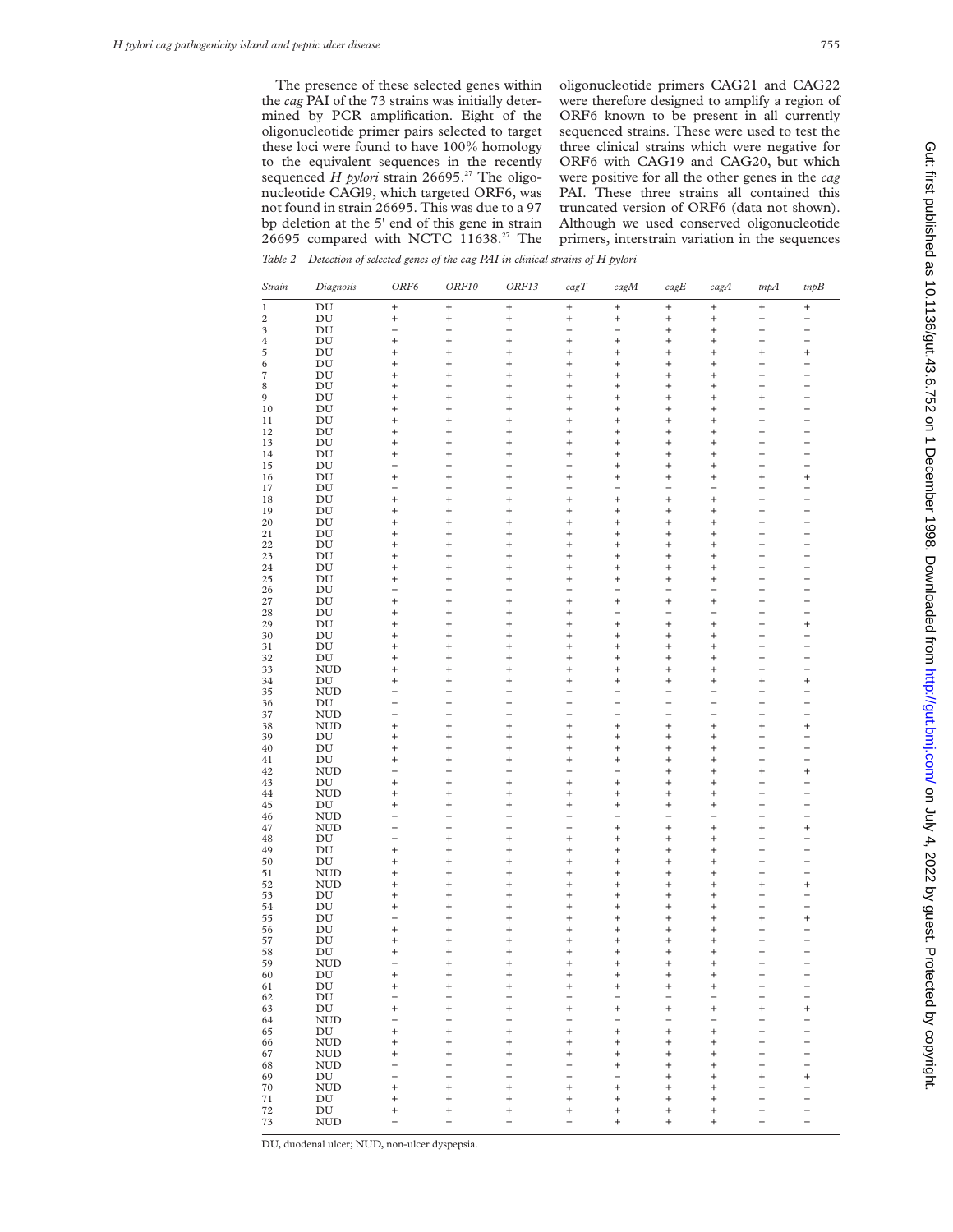*Table 3 Distribution of selected genes of the cag PAI and clinical presentation*

| ORF6  | ORF10 | ORF13 | cagT | cagM | cagE  | $c$ ag $A$ | tnpA | tmpB  | DU | <b>NUD</b>    | Total |
|-------|-------|-------|------|------|-------|------------|------|-------|----|---------------|-------|
| $\pm$ |       |       |      | ÷    | ÷     | ÷          | ÷    | $\pm$ | h  | $\mathcal{P}$ | 8     |
| $\pm$ |       |       |      |      |       |            |      |       |    |               |       |
| $\pm$ |       |       |      |      | $\pm$ | ٠          |      |       |    |               |       |
|       |       |       |      |      |       |            |      |       | 40 |               | 47    |
|       |       |       |      |      | +     | ÷          | +    | $\pm$ |    |               |       |
|       |       |       |      |      |       |            |      |       |    | ◠             |       |
|       |       |       |      |      |       | +          | $^+$ | $\pm$ |    |               |       |
|       |       |       |      |      |       |            |      |       |    |               |       |
| ÷     |       |       |      |      |       |            |      |       |    |               |       |
|       |       |       |      |      |       |            |      |       |    | 4             |       |
| Total |       |       |      |      |       |            |      |       | 56 | 17            | 73    |

DU, duodenal ulcer; NUD, non-ulcer dyspepsia.

targeted by these primers could still have resulted in non-detection of some of the selected genes in certain strains. The presence of the selected genes was therefore also determined by colony hybridisation. The correlation between the results obtained by PCR and colony hybridisation was 97.9% for the genes of the *cag* PAI, 98.6% for *tnpA* and 82.2% for *tnpB* .

Table 2 shows the detection of the seven selected genes of the *cag* PAI in strains of *H pylori*. All of the selected genes of the *cag* PAI were detected in 57 (78%) of the strains tested. In 47 of these, the IS605 insertion sequence was not found and it can therefore be assumed that the *cag* PAI was present as a single and entire block of genes in at least 64% of the analysed isolates. Of the 57 strains that contained the entire genetic information of the *cag* PAI, 10 (18%) contained either partial or complete copies of IS605. We wished to determine whether the elements of IS605 were localised within the *cag* PAI or elsewhere in the chromosome, and also whether the overall structure of the *cag* PAI of these isolates was similar to that of the first *cag* PAI described by Censini *et al* for strain CCUG 1787426 (in which the *cag* PAI is divided into two regions, *cag*I and *cag*II, by insertion of IS605 between *cag*Q and *cag*S as shown in fig 1). We therefore determined the distance between the CAG7 and CAG12 oligonucleotide primers (internal to *cagS* and *cagQ* respectively) by PCR gene amplification. In all 10 isolates a 532 bp PCR product was detected, indicating that *cagQ* and *cagS* were adjacent to each other and not disrupted by an IS605 element (data not shown). In these strains the IS605 element is most likely to be localised outside the *cag* PAI, although we cannot exclude its localisation within one of the open reading frames not targeted by this study.

Of the 73 isolates examined, eight contained only part of the *cag* PAI. Four lacked the genetic information spanning ORF6 to ORF19 (*cagT*), but had the information extending from *cagM* to *cagA*. Three of the four had no IS605 element within their genome and hence these rearrangements must have arisen by a mechanism independent of this insertion sequence. For strain 47, the other of the five isolates, no amplification product was detected using either the CAG7 and CAG12 or CAG7 and CAG10 oligonucleotide primers (data not shown), indicating that the deletion extended to the *cagQ* gene and was not the result of rearrangements induced by the presence of an IS605 element between the *cagS* and *cagQ* genes. Three isolates, whether or not containing the IS605 element within their genome, had huge deletions within the *cag* PAI. These only retained all or part of the information between *cagN* and *cagA* and had therefore lost most of the genes of the *cag* PAI. In contrast, one isolate retained the genes extending at least from ORF6 to *cagQ*, but had lost those between *cagM* and *cagA*; again no elements of IS605 were found in this strain. Finally, in eight of the 73 isolates we could not detect any of the genes of the *cag* PAI nor of the IS605 insertion sequence.

When analysing the data by clinical presentation (table 3), there was a clear association between ulcerogenic strains and the presence of the entire *cag* PAI, with 48 of 56 (85%) duodenal ulcer strains containing the entire genetic information encoded by the *cag* PAI, compared with nine (53%) of 17 NUD strains. A number of patients with peptic ulcer disease harboured strains with partial deletions of the *cag* PAI. In addition, there were four duoenal ulcer strains in which the entire *cag* PAI was absent. In 11% of the isolates that harboured the *cagA* gene, the genetic information encoded by the *cag* PAI was incomplete, thus rendering the PAI non-functional as a conserved unit.

## **Discussion**

The recently described locus upstream of *cagA* is the first region with the features of a pathogenicity island to be described in *H pylori* and to date it has been assumed that *cagA* is a marker for this group of genes. In this study the presence of *cagA* was associated with the presence of the whole *cag* PAI in only 89% of strains. Like Cesini *et al*, <sup>26</sup> we found a number of strains which had deletions within the PAI, including one isolate in which *cagA* was absent. None of the genes we tested, including *cagA* , proved to be reliable markers for the presence of the entire island and it appears that the *cag* PAI is not a uniform, conserved entity. The presence of *cagA*, as detected by PCR or hybridisation, or the expression of CagA, cannot therefore be considered an absolute marker for the presence of the *cag* PAI as a complete set of genes associated with pathogenicity.

Clinical isolates of *H pylori* have previously been classified into two broad families on the basis of the presence of *cagA* and the expression of the vacuolating cytotoxin (VacA).<sup>13</sup> It has been proposed that strains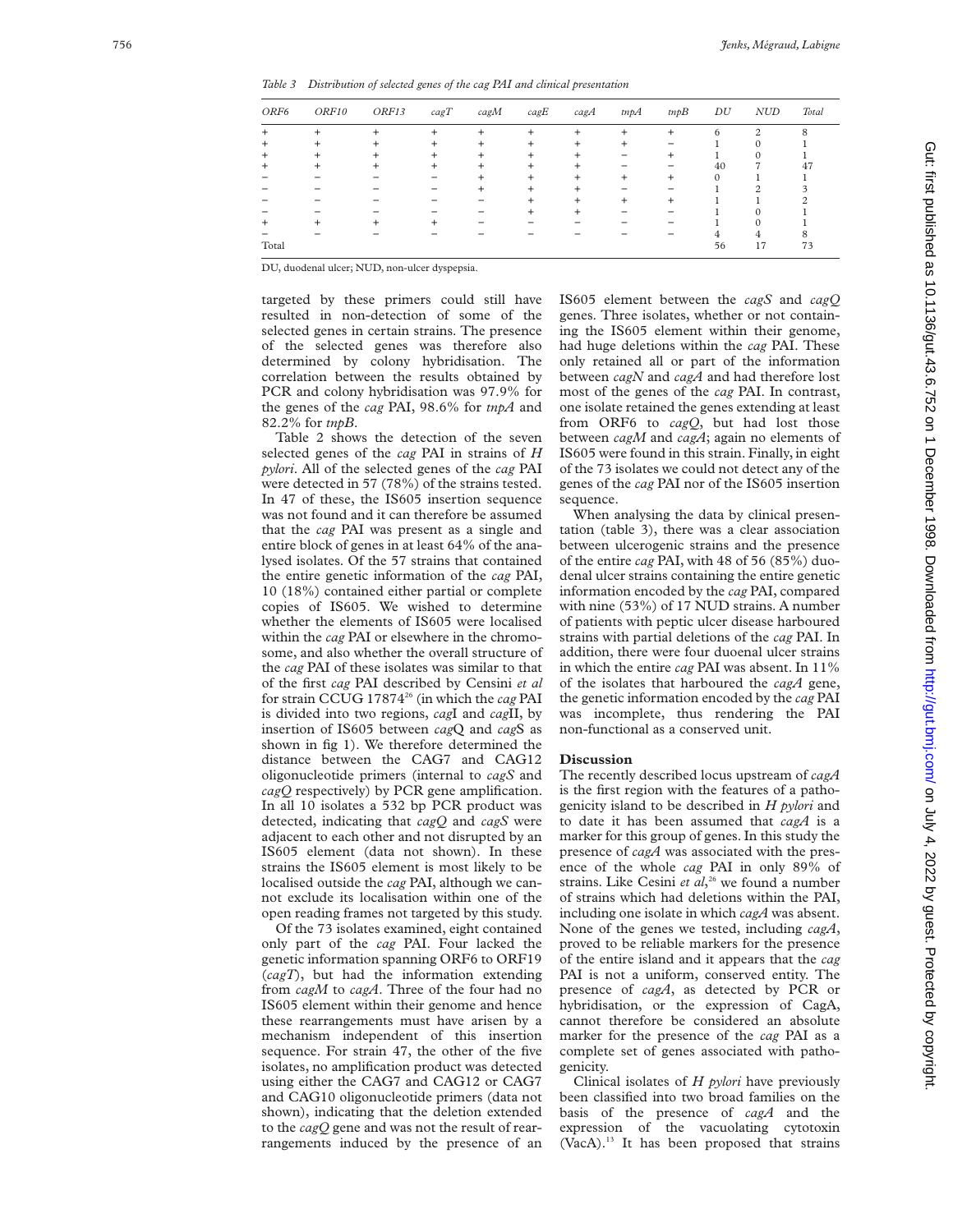associated with more severe gastrointestinal diseases (type I) express both CagA and VacA and exhibit vacuolating activity, while those with attenuated virulence (type II) lack the *cagA* gene and have a *vacA* that is silent or encodes for a non-toxic but immunoreactive molecule.7 13 18 It has also been suggested recently that the *cag* PAI encodes factors important for virulence and Censini *et al* reported that this region was unique to strains associated with more severe gastrointestinal disease.26 They also proposed that integration of IS605 was associated with subsequent rearrangements and deletions within the *cag* PAI.<sup>26 38</sup> We found that most of the strains we tested contained *cag*I and *cag*II regions that were not disrupted by an IS605 element and were more likely fused together, and this form of the *cag* PAI was present in 48 (85%) of 56 duodenal ulcer strains. Importantly, although our series contained relatively few NUD strains, 53% of these also contained the entire *cag* PAI, suggesting that this region is not restricted to strains associated with severe gastroduodenal disease at the time of presentation. In addition, the strain that contained only the genes of the *cag*II region, two strains with an apparent deletion upstream of *cagE*, and four strains negative for the entire PAI were isolated from patients with duodenal ulcers. It is recognised that the presence of *cagA* is not restricted to strains isolated from patients with duodenal ulcers.<sup>14 18</sup> Our results provide evidence that the same is true for the entire *cag* PAI and that this region is not an essential requirement for duodenal ulcer formation. Although it is recognised that heterogeneity of clinical presentation in *H pylori* infected patients may be due to a mixed infection with CagA positive and CagA negative strains, $39$  we were careful to include in our analysis all colonies that grew from each biopsy specimen in an attempt to account for the possibility of mixed infection. More recently it has been argued that instability and loss of the *cag* region after infection is established is a better explanation for this phenomenon than infection with multiple strains.<sup>38</sup> Our results suggest that either the PAI is not exclusively found in ulcerogenic strains, or the region is highly unstable and easily lost once infection is established.

In contrast to previous studies, we found the entire insertion sequence IS605 in only 11 strains, whereas a further two strains contained one of either *tnpA* or *tnpB*. In addition the presence of IS605 was not associated with deletions within the *cag* PAI. Three of the strains which only contained the genes of the *cag*I region, the strain that only contained the genes of the *cagII* region and one of the strains that only contained *cagA* and *cagE* did not harbour either of these transposases. The deletions in these strains cannot have arisen as a result of IS605 and must have been mediated by some other mechanism. This implies that the role of this insertion sequence in the evolution of the *cag* PAI requires further evaluation.

In summary, we have demonstrated that the *cag* PAI is highly associated with duodenal ulceration, but is not restricted to strains causing severe gastroduodenal disease. We have also shown that patients with peptic ulcer disease may harbour strains with partial or complete deletions of the *cag* PAI. This suggests that although the *cag* PAI may be involved in establishing clinical disease, other factors important for pathogenicity remain to be identified. Finally, none of the 73 isolates analysed contained the *cag* PAI structure (*cag*I and *cag*II interrupted by IS605) reported to be present in the CCUG 17874 isolate. This may reflect differences in the structure of the *cag* PAI in strains isolated from different geographical locations.

PJ Jenks was supported by a Research Training Fellowship in Medical Microbiology from The Wellcome Trust, UK. We thank Cecile Birac from the Pellegrin Hospital, Bordeaux, for processing the clinical strains.

- 1 Warren JR, Marshall B. Unidentified curved bacilli on gastric epithelium in chronic active gastritis. *Lancet* 1983;i:1273–5.
- 2 Blaser MJ. *Helicobacter pylori*: microbiology of a 'slow' bacte-rial infection. *Trends Microbiol* 1993;**1**:255–60.
- 3 Parsonnet J, Friedman GD, Vandersteed DP, *et al*. Helicobacter pylori infection and the risk of gastric cancer. *N Engl J Med* 1991;**325**:1127–9.
- 4 Parsonnet J, Hansen S, Rodriguez L, *et al*. Helicobacter pylori infection and gastric lymphoma. *N Engl J Med* 1994; **330**:1267–71.
- 5 IARC Working Group on the evaluation of carcinogenic risks to humans. Helicobacter pylori. In: *Schistosomes, liver flukes, and Helicobacter pylori: views and expert opinions of an*
- IARC Working Group on the Evaluation of Carcinogenic Risks<br>to Humans. Lyon: IARC, 1994:177-240.<br>6 Apel I, Jacobs E, Kist M, et al. Antibody response of patients<br>against a 120 kDa surface protein of Campylobacter pylori.
- *Z Bakteriol Mikrobiol Hyg* 1988;**268**:271–6. 7 Covacci A, Censini S, Bugnoli M, *et al*. Molecular characterization of the 128-kDa immunodominant antigen of Helicobacter pylori associated with cytotoxicity and duodenal ulcer. *Proc Natl Acad Sci USA* 1993;**90**:5791–5.
- 8 Tummuru MKR, Cover TL, Blaser MJ. Cloning and expression of a high-molecular-mass major antigen of
- Helicobacter pylori: evidence of linkage to cytotoxin<br>production. *Infect Immun* 1993;61:1799-809.<br>9 Crabtree JE, Xiang Z, Lindley IJ, *et al.* Induction of<br>interleukin-8 secretion from gastric epithelial cells by a cagA negative isogenic mutant of Helicobacter pylori. *J Clin Pathol* 1995;**48**:967–9.
- 10 Sharma SA, Tummuru MKR, Miller GG, *et al*. Interleukin-8 response of gastric epithelial cell lines to Helicobacter pylori stimulation in vitro. *Infect Immun* 1995; **63**:1681–7.
- 11 Tummuru MKR, Cover TL, Blaser MJ. Mutation of the cytotoxin-associated cagA gene does not aVect the vacuolating cytotoxin activity of Helicobacter pylori. *Infect Immun* 1994;**62**:2609–13.
- 12 Blaser MJ. Role of vacA and the cagA locus of Helicobacter pylori in human disease. *Aliment Pharmacol Ther* 1996; **10**(suppl 1):73–8.
- 13 Xiang Z, Censini S, Bayeli PF,*et al*. Analysis of expression of CagA and VacA virulence factors in 43 strains of Helicobacter pylori reveals that clinical isolates can be divided into two major types and that CagA is not necessary for expression of the vacuolating cytotoxin. *Infect Immun* 1995;**63**:94–8.
- 14 Cover TL, Glupczynski Y, Lage AP, *et al*. Serological detection of infection with cagA<sup>+</sup> Helicobacter pylori strains. *J* Clin Microbiol 1995;**33**:1496–500.
- 15 Crabtree JE, Taylor JD, Wyatt JI, *et al*. Mucosal IgA recognition of Helicobacter pylori 120 kDa protein, peptic ulcera-tion, and gastric pathology. *Lancet* 1991;**338**:332–5.
- 16 Crabtree JE, Farmery SM, Lindley IJ, *et al*. CagA/cytotoxic strains of Helicobacter pylori and interleukin-8 in gastric epithelial cell lines. *J Clin Pathol* 1994;**47**:945–50.
- 17 Crabtree JE, Covacci A, Farmery SM, *et al*. Helicobacter pylori induced interleukin 8 expression in gastric epithelial cells is associated with CagA positive phenotype. *J Clin Pathol* 1995;**48**:41–5.
- 18 Weel JFL, van der Hulst RWM, Gerrits Y, *et al*. The interrelationship between cytotoxin-associated gene A, vacuolat-ing cytotoxin, and Helicobacter pylori-related disease. *J Infect Dis* 1996;**173**:1171–5.
- 19 Kuipers EJ, Perez-Perez GI, Meuwissen SG, *et al*. Helicobacter pylori and atrophic gastritis: importance of the cagA status. *J Natl Cancer Inst* 1995;**87**:1777–80.
- 20 Blaser MJ, Perez-Perez GI, Kleanthous H, *et al*. Infection with Helicobacter pylori strains possessing cagA is associated with an increased risk of developing adenocarci-noma of the stomach. *Cancer Res* 1995;**55**:2111–15.
- 21 Parsonnet J, Friedman GD, Orentreich N, *et al*. Risk for gastric cancer in people with CagA positive or CagA negative Helicobacter pylori infection. *Gut* 1997;**40**:297–301.